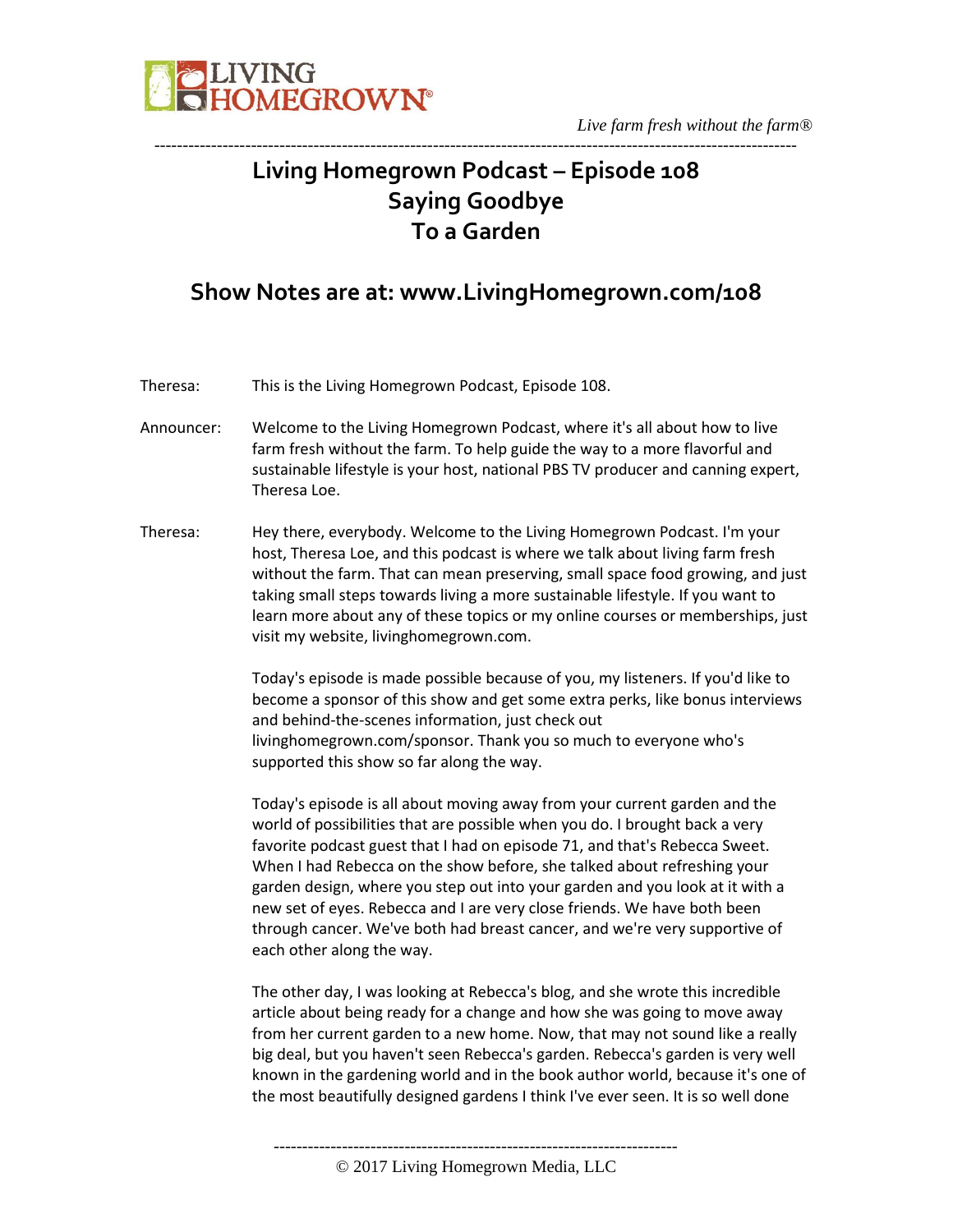

and so refreshing and relaxing.

People come from all over to tour the garden and to photograph the garden. It actually is a garden that she built from living there for so many years. She actually grew up in this property. Her parents had owned it before, and then, when she ended up getting married a second time, she bought the property from her parents and continued to garden there, so the garden not only is incredibly beautiful, but it has a lot of history for her, a lot of sentimental value and a lot of family history.

-----------------------------------------------------------------------------------------------------------------

When she started writing about how the cancer had made her want to make a shift, and she was moving away, I was so touched by this article that she wrote, I knew I wanted to have her on the podcast to talk about it. I think you'll really get a lot out of this episode, as well, because all of us go through different trials and tribulations in our lives, and, so many time, when you have any kind of traumatic experience, you come out the other side as a different person, and sometimes you're ready for a big change.

Doing something like leaving a garden, there's a lot to think about. What do you take with you? What are you going to do when you get to the new place? I have talked about this recently on a previous episode with Robin Haglund, and that was episode 102, but that was a very different discussion, because we were talking about moving from the city to the country. Here, we're talking about moving away from a garden that you basically built a life around. I think you will absolutely be moved by some of the ideas that Rebecca has for when you have to leave something like this behind, when you have to leave a garden that you love behind and open yourself up to a whole new world of possibilities.

Let me tell you a little bit about Rebecca, in case you missed the other episode that she was on. Rebecca Sweet is the owner of the garden design firm, Harmony in the Garden, which is currently located in Los Altos, California, and she's moving north of there. Her work has been featured in numerous publications, including Sunset Magazine, Fine Gardening, Horticulture, Woman's Day, and Country Living Magazine, as well as regional publications. Now, Rebecca has also been featured on an episode of Growing a Greener World, our PBS television show, with fellow garden designer, Susan Morrison, who I've also had on this podcast. Rebecca and Susan wrote a book together called Garden Up: Smart Vertical Gardening for Small and Large Spaces. Rebecca's latest book, that she talked about on episode 71, was Refresh your Garden Design with Color, Texture, and Form.

Today, we're not talking about, really, any books. We're talking about what it means to leave a garden that you love, and we're talking about some tips and hints on what you need to think about when you do this for yourself. Remember, as always, I will have in the show notes for this episode everything that we talk about, including Rebecca's books and the links that she mentions in

-----------------------------------------------------------------------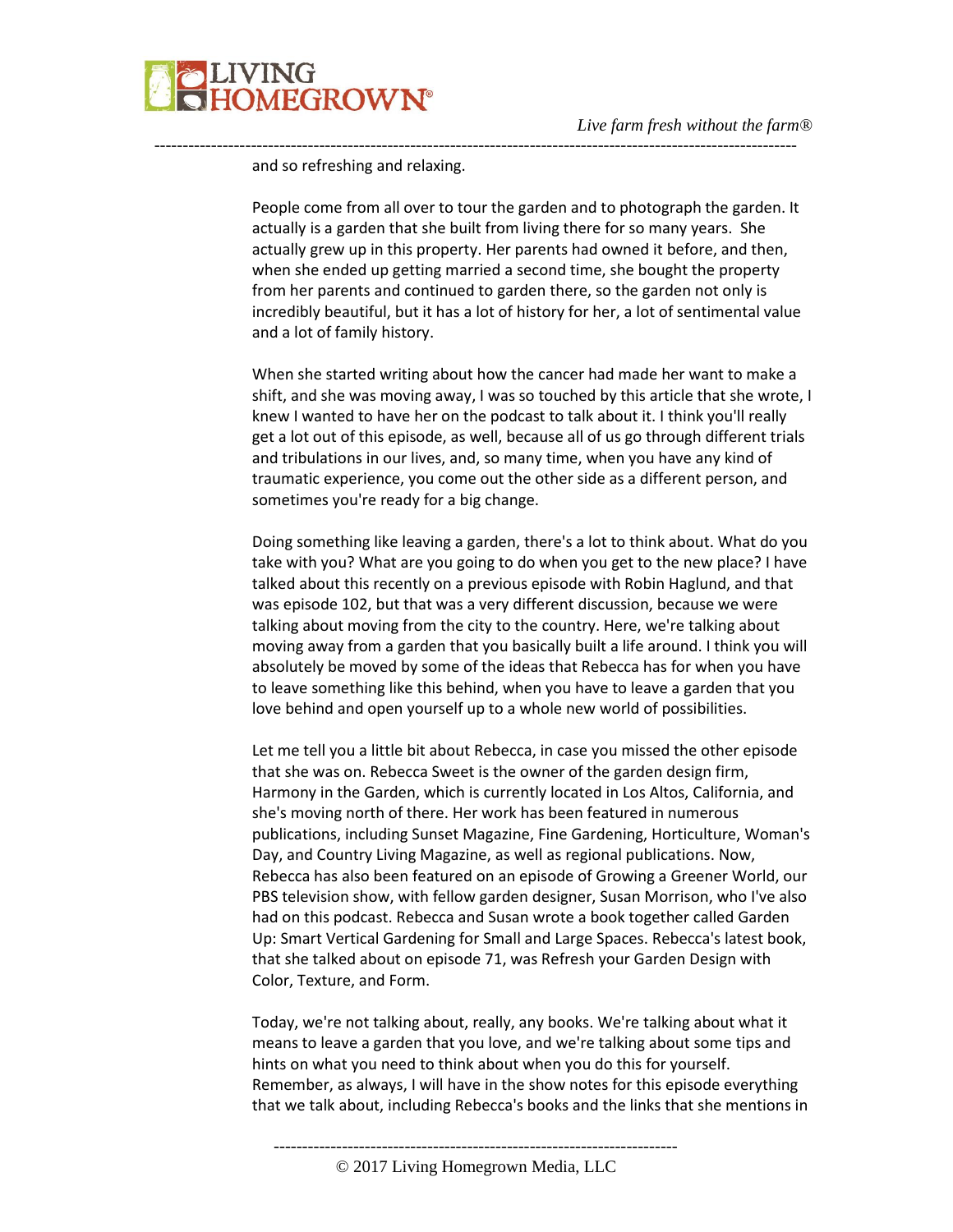### **PLIVING**<br>CHOMEGROWN®

#### *Live farm fresh without the farm®* -----------------------------------------------------------------------------------------------------------------

|          | the show. To get to the show notes, you go to livinghomegrown.com/108. With<br>that, let me share my interview with Rebecca Sweet of Harmony in the Garden.                                                                                                                                                                                                                                                                                                              |
|----------|--------------------------------------------------------------------------------------------------------------------------------------------------------------------------------------------------------------------------------------------------------------------------------------------------------------------------------------------------------------------------------------------------------------------------------------------------------------------------|
| Theresa: | (music playing)                                                                                                                                                                                                                                                                                                                                                                                                                                                          |
|          | Hey, Rebecca. Thanks so much for coming back on the show.                                                                                                                                                                                                                                                                                                                                                                                                                |
| Rebecca: | Thank you, Theresa. I'm thrilled to be here.                                                                                                                                                                                                                                                                                                                                                                                                                             |
| Theresa: | I think this is going to be a really fantastic episode. Last time when you were<br>here, we talked about revamping your garden and sprucing up an old design,<br>and this is a very different episode, but before we get into the topic, I think<br>maybe we should refresh everyone's mind, in case they missed episode 71 that<br>you were on before. Why don't you tell everybody what it is that you do?                                                             |
| Rebecca: | I'm a landscape designer up here in the Bay Area, with my company called<br>Harmony in the Garden. I have been designing residential gardens for--I don't<br>even know how long--over 15 years. In addition to that, I have also written a<br>couple of gardening books, and I have a blog and I do a lot of writing and public<br>speaking, as well, travel around to garden clubs and whatnot, talking about<br>plants. You could say I'm a little bit of a plant nut. |
| Theresa: | In a good way.                                                                                                                                                                                                                                                                                                                                                                                                                                                           |
| Rebecca: | In a good way, yes. I eat, live, and breathe plants.                                                                                                                                                                                                                                                                                                                                                                                                                     |
| Theresa: | Yes, and you're very talented. You wouldn't say that, but I can say that. You're<br>incredibly talented.                                                                                                                                                                                                                                                                                                                                                                 |
| Rebecca: | Oh, thank you.                                                                                                                                                                                                                                                                                                                                                                                                                                                           |
| Theresa: | The garden where you're living right now is a lot of people's dream garden, and<br>that's why this is such an important story. Last time we spoke about reviving an<br>old garden. This time we're going to talk about something different, which is<br>more of a personal story about you moving away from your garden.                                                                                                                                                 |
| Rebecca: | Yeah, right.                                                                                                                                                                                                                                                                                                                                                                                                                                                             |
| Theresa: | Before we get to the moving part, I think people need to understand what led<br>up to this move. Can you give me a little bit of the back story on that?                                                                                                                                                                                                                                                                                                                 |
| Rebecca: | Oh, sure, yeah, okay. I live in my childhood home. We moved here when I was<br>10 and spent my life here. I moved away, of course, when I got married, got<br>divorced, came back, met husband number two, bought this place from my<br>parents, and I've been here ever since. That's in a nutshell. It's been my dream<br>garden. I love this garden with every cell of my body, but in 2014, I was thrown                                                             |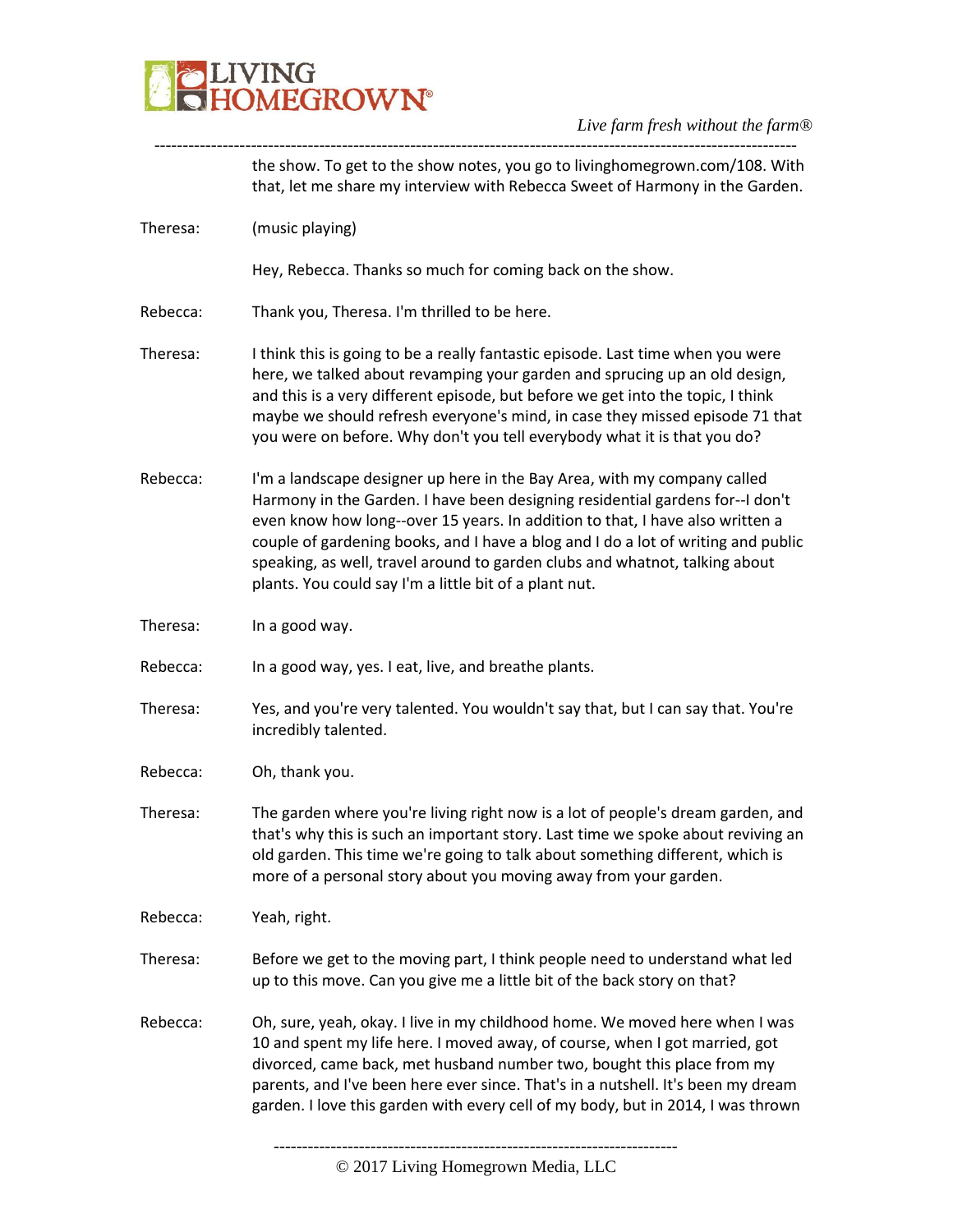

a curve ball and diagnosed with breast cancer. That took, as you know, a couple of years, going through chemotherapy, going through all the treatment and mastectomy and all that's entailed with that.

-----------------------------------------------------------------------------------------------------------------

While my garden was my refuge, I loved it and it really carried me through, at the end of those two years, which was about 2016, last year, I was just focused on picking up the pieces, trying to get everything back to normal, yet nothing was normal. I focused on my garden, and, of course, there we go, I fixed everything. Everything looks great, looks like it didn't take a hit, and then focused on myself. My hair grew back, my eyebrows tattooed back on, got reconstruction surgery, so I had my breast put back on, and I joke about ... I kept telling my husband, "I feel like Mrs. Potato Head. Somebody dropped me and everything fell off." I've been trying to pick up the pieces and look normal again and feel normal again.

At the end of the day, it's like I wasn't normal inside. Something had changed. Even though I look the same--nobody in the world would know I'm sick--just things weren't the same. It's such a funny feeling when you really realize kind of like you're a stranger in your own garden. It's weird. It's the craziest feeling.

That took about a full year. Going through cancer treatment, I was feeling the need to get the heck out of here. It's so funny, a lot of people, people that I would just tell that to, so many people say, "Oh, I get it. I completely understand. It's because your garden and your home remind you of all the bad times, the chemo and all that." That's not it at all. That's not it even a little bit. My garden and my home were my safe place. I loved being here. It's just, I don't know, something changed. I changed, and I just wanted more in my life than this little piece of land here. I wanted more.

It took me a while to realize, really, all I want to do is be near my family, and I can't do that where I live here, because, as you know, this area is just ridiculously expensive. My parents live a few hours north of me, and there's no way that they can afford to move back here to be closer to me. Unless my daughter strikes it rich, she's most likely not going to be able to afford to move back in this area, and so I just thought, "Okay, I can move. I can be closer to everybody." Even though it means saying goodbye to this, it means I get to say hello to my family, and the thought of having Sunday dinners with my parents, honestly, it thrills me. I can't even imagine. I'm so excited.

Theresa: Yeah, I can completely relate to everything you said, obviously because of me going through cancer, too, and you were there as a support for me, and then, when you got cancer, I was trying to be a support for you. There was something that you said in a blog post that so hit home, because I think it doesn't even matter if you go through cancer, so much, there's always struggles. Everybody has a struggle in their life.

<sup>-----------------------------------------------------------------------</sup> © 2017 Living Homegrown Media, LLC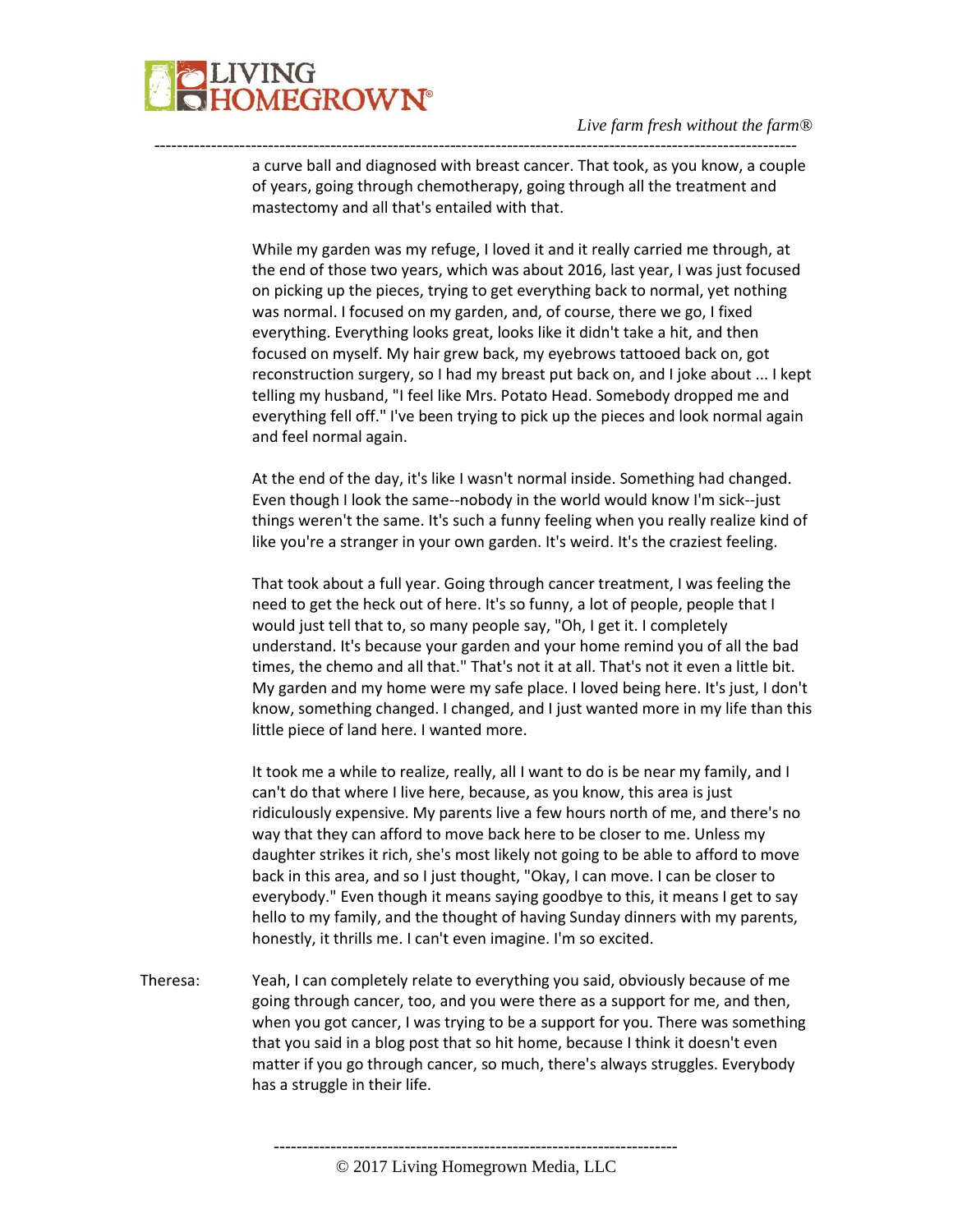

| Rebecca: | Right.                                                                                                                                                                                                                                                                                                                                                                                                                                                                                                                                                                                                                                                                                                                 |
|----------|------------------------------------------------------------------------------------------------------------------------------------------------------------------------------------------------------------------------------------------------------------------------------------------------------------------------------------------------------------------------------------------------------------------------------------------------------------------------------------------------------------------------------------------------------------------------------------------------------------------------------------------------------------------------------------------------------------------------|
| Theresa: | There was something that you said, where you said that the one thing that you<br>didn't want to do was to have cancer change you. When you were diagnosed,<br>you didn't want to have cancer change you. I had said the exact same words,<br>"This is not going to change me." I fought it with every tooth and nail, but the<br>fact is, I was a completely different person on the other side of cancer, and I<br>think that that happens to people, whether they go through cancer or some<br>other traumatic experience. When you come out the other side, you have a<br>whole different appreciation for life and the short amount of time we have. I<br>think that was what you were trying to say in that post. |
| Rebecca: | Yeah, it's crazy. I worked harder that year that I was going through treatment<br>than I ever had. I think I even wrote about it. I had my most financially<br>successful year that year, which blows my mind. It's nothing I set out to do. It's<br>just I had so many great projects to design that I had already committed to and I<br>didn't want to cancel and so many great speaking engagements that I did not<br>want to postpone. Oh, I just worked, worked, worked, worked, worked all the<br>time, and it's like, "I am not going to stop this. Okay, I'm bald. I have a scarf on<br>my head, but I'm not going to change."                                                                                 |
|          | You're exactly right. After picking up all the pieces and growing my hair back and<br>all that, now everything's changed. It's such a crazy realization that a lot of<br>people, I think, can identify with. Like you said, like yourself and people who<br>have gone through anything traumatic, you can try and hold it together, but<br>you're not going to end up the same. That's probably a guaranteed fact.                                                                                                                                                                                                                                                                                                     |
| Theresa: | Yeah, and it was funny. People would say, "Oh, this is going to change you," and<br>I'm like, "No, it's not." I was so determined. It's funny that you said you had your<br>most successful financial year. I was, at the time, really in the middle of  We<br>were in production for Growing a Greener World on PBS. Being the co-executive<br>producer, I was literally texting directions and everything as they're wheeling<br>me down to surgery. Rick, my husband, had to rip the phone out of my hand,<br>because I was working up to the  To me, I think, part of it was an escape,<br>because I just dove into my work.                                                                                       |
|          | On the other end of it, you kind of like, okay  It was like putting on a new pair<br>of sunglasses, a prescription pair of sunglasses. The first time you put them on,<br>you're like, "Oh my gosh, I can now really see those tree leaves across the<br>street," and I didn't realize I couldn't see them until I got my new, my upgraded<br>prescription. I felt like that. It was like putting on a new pair of glasses, and I saw<br>the world in a different way.                                                                                                                                                                                                                                                 |
| Rebecca: | Mm-hmm (affirmative), mm-hmm (affirmative), a totally different way. I agree.<br>Yeah, I put my house on the market. It's something we had wanted to do, and<br>we thought long and hard about it. I looked at every possible place for at least a                                                                                                                                                                                                                                                                                                                                                                                                                                                                     |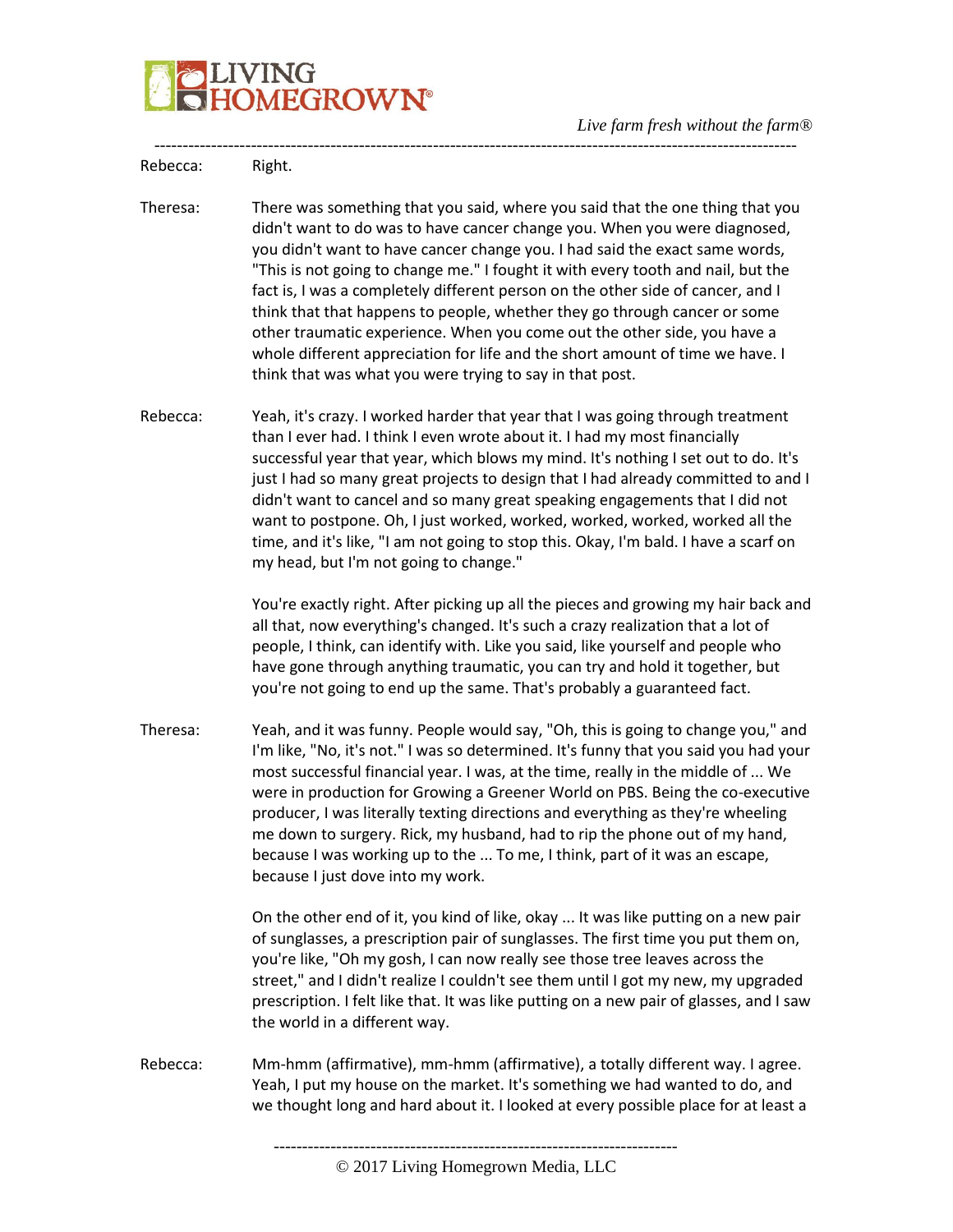

year and a half. Our house just sold a few weeks ago, and we're making the move.

Theresa: Great. Well, I know that there's got to be a lot of mixed emotions in there, and I know people who love your garden and have visited it on tours, they're immediate reaction is, "Ahh!" (sharp intake of breath), you know, when you say that, but you've lived there your entire life and built this garden, and it has to also ... Although you're leaving it, you're also moving into a new area and a whole new phase of your life, so there's got to be some excitement and some mixed emotion. What are you feeling right now?

-----------------------------------------------------------------------------------------------------------------

Rebecca: Yeah, I have to say it's been surprising how excited I am, almost all the time. Of course, I get hit with bouts of crying, and it's coming more and more the closer we get, but I cannot wait. It's hard to explain. Do you remember, going through chemo, you're just sitting and like stuck in quicksand, and you feel so bad and you can't move forward? It's so hard to move forward. I just remember thinking, "I cannot wait to get through this and move forward." That's what I'm filled with. It's like, okay, I've got control over the situation now, and I'm so excited to see what the future brings, and it's on my terms. New experiences are great. I love it.

> I've been living here so many years, and it's wonderful, but there's not a whole lot new here. I've got a lot of the same neighbors that I grew up with. I've walked these same streets, going to elementary school. It's kind of crazy, and I told my husband, "I cannot wait to take walks and to get lost and not really know where I am." I can't wait to get lost.

- Theresa: I'm going to be getting a phone call from you, saying, "Okay, I don't know where I am."
- Rebecca: Yeah, it's so overrated, getting lost. I'm just really excited about a new garden and new plants to plant and a new ... Well, okay, I'm not excited about the heat where I'm moving to. I'm moving to Granite Bay, and it's really hot there. I don't like the heat, so I'm not excited about that, but everything else I'm really excited about.
- Theresa: Yeah, you're excited about the possibilities.

Rebecca: Possibilities, yeah.

- Theresa: Yeah, so when you're making a move like this, and you've had a garden in one place for so long, are you taking some of the garden with you?
- Rebecca: I am. I have spent so long thinking about which plants I love and have to take with me. At first ... I've been joking with people this whole time, that the poor new owners, when they move in, it's going to be a moonscape, just nothing

-----------------------------------------------------------------------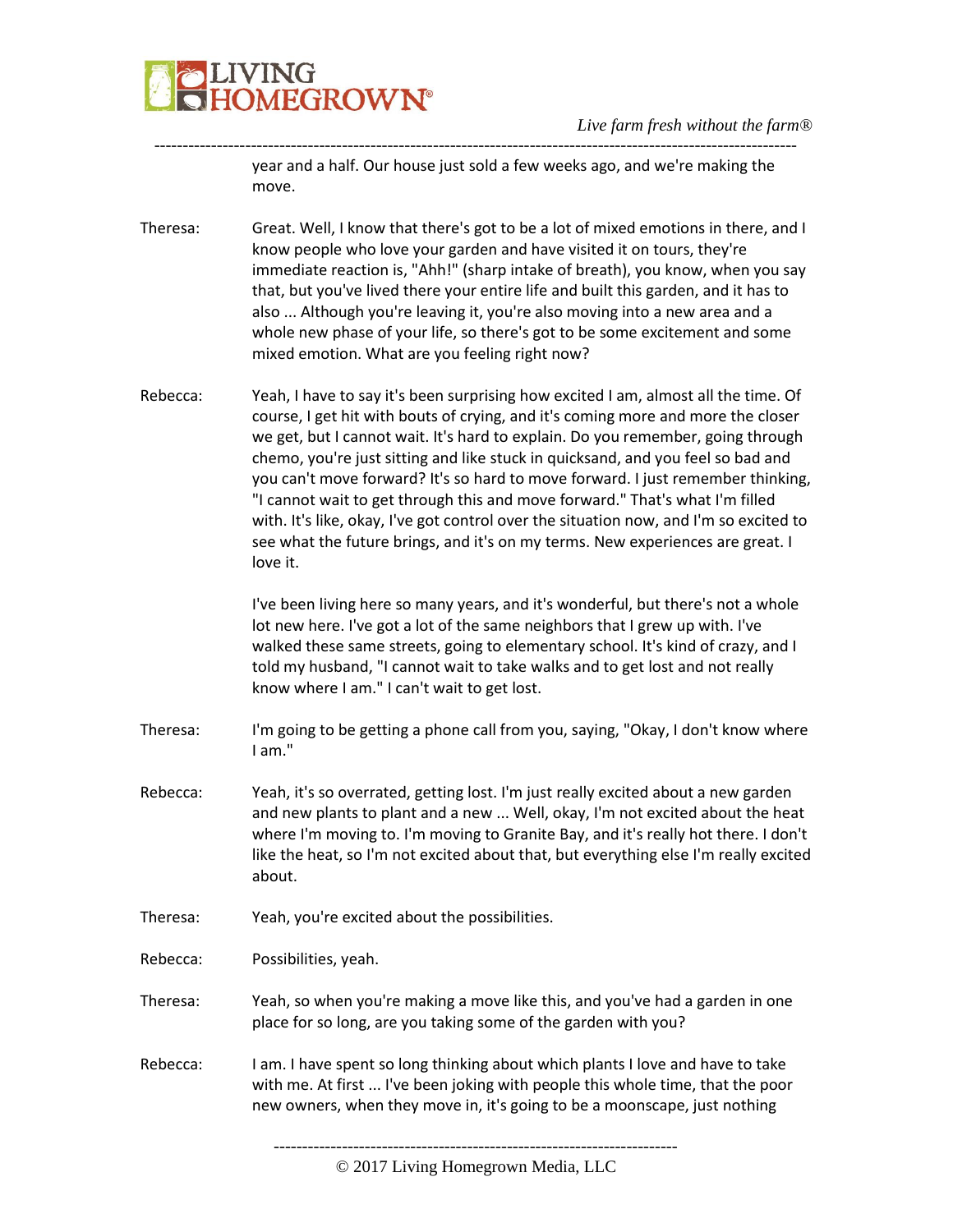

|          | here. You know, I could never do that to my garden, much less to the new<br>owners. Yeah, I've been taking cuttings of plants over the past year, trying to<br>grow them from cuttings. A few of the larger plants I've dug up, before we put<br>our house on the market, and then replaced them with something different. I<br>had to be kind of firm with myself, otherwise I go to the bad side and start<br>digging everything up.                                                                                                                                                                                                                                                                                                                                                             |
|----------|----------------------------------------------------------------------------------------------------------------------------------------------------------------------------------------------------------------------------------------------------------------------------------------------------------------------------------------------------------------------------------------------------------------------------------------------------------------------------------------------------------------------------------------------------------------------------------------------------------------------------------------------------------------------------------------------------------------------------------------------------------------------------------------------------|
|          | I tell myself, "If I can get it at another nursery, then don't bring it with you, but if<br>it's something that is really unique or something that has a lot of personal<br>memory, then that's the thing to take." I have a lot of plants that I have lugged<br>from my different gardens over the years, because they've had such meaning<br>for me, and those are the ones that are making the trip.                                                                                                                                                                                                                                                                                                                                                                                            |
| Theresa: | Yeah, that's really a good criteria. I like that. It's almost like you're taking a little<br>heirloom that's personally an heirloom to you, and you're carrying it forward.                                                                                                                                                                                                                                                                                                                                                                                                                                                                                                                                                                                                                        |
| Rebecca: | Exactly.                                                                                                                                                                                                                                                                                                                                                                                                                                                                                                                                                                                                                                                                                                                                                                                           |
| Theresa: | You probably haven't had a chance really to  Because I know you're packing up<br>right now, so you really haven't had, probably, a chance to assess the new<br>garden very much, but do you have in your mind anything that you're going to<br>do differently at the new place?                                                                                                                                                                                                                                                                                                                                                                                                                                                                                                                    |
| Rebecca: | Oh, yeah. Oh, I sure do, cannot wait. The new garden, it's beautiful. It's on a<br>larger property. What I have now is a quarter acre, and this one is 0.8.                                                                                                                                                                                                                                                                                                                                                                                                                                                                                                                                                                                                                                        |
| Theresa: | Ah.                                                                                                                                                                                                                                                                                                                                                                                                                                                                                                                                                                                                                                                                                                                                                                                                |
| Rebecca: | Yeah, it's got a huge front yard, and then the backyard is really pretty, but it's<br>primarily  I would say it's an entertainer's dream, but it's got a ton of<br>hardscape and not a lot of garden beds. It's got the outdoor fireplace and the<br>fire pit, and this patio and that patio, and way too much for me. I cannot wait to<br>get in there and just think about which areas that I'm going to carve out. I've got<br>some heavy footwork to do, carve out a lot of the hardscaping, for sure, and<br>make it more garden-y in the back. I haven't spent a lot of time up there,<br>because the few times we've been to the house, it's been 105 or 109 degrees,<br>and so it's like I'm taking pictures of the garden from inside the window, inside<br>the house through the window- |
| Theresa: | So you don't melt.                                                                                                                                                                                                                                                                                                                                                                                                                                                                                                                                                                                                                                                                                                                                                                                 |
| Rebecca: | So I don't melt. Then I study those at home. I wrote about that in my second<br>book, taking photos of the garden and then studying them and drawing on the<br>photos. I have put that to practice so much with this new house, because it's so<br>hot outside up there, and so I just am looking at all these photos and truly<br>drawing on them and showing the ideas to my husband. This is where I want to                                                                                                                                                                                                                                                                                                                                                                                    |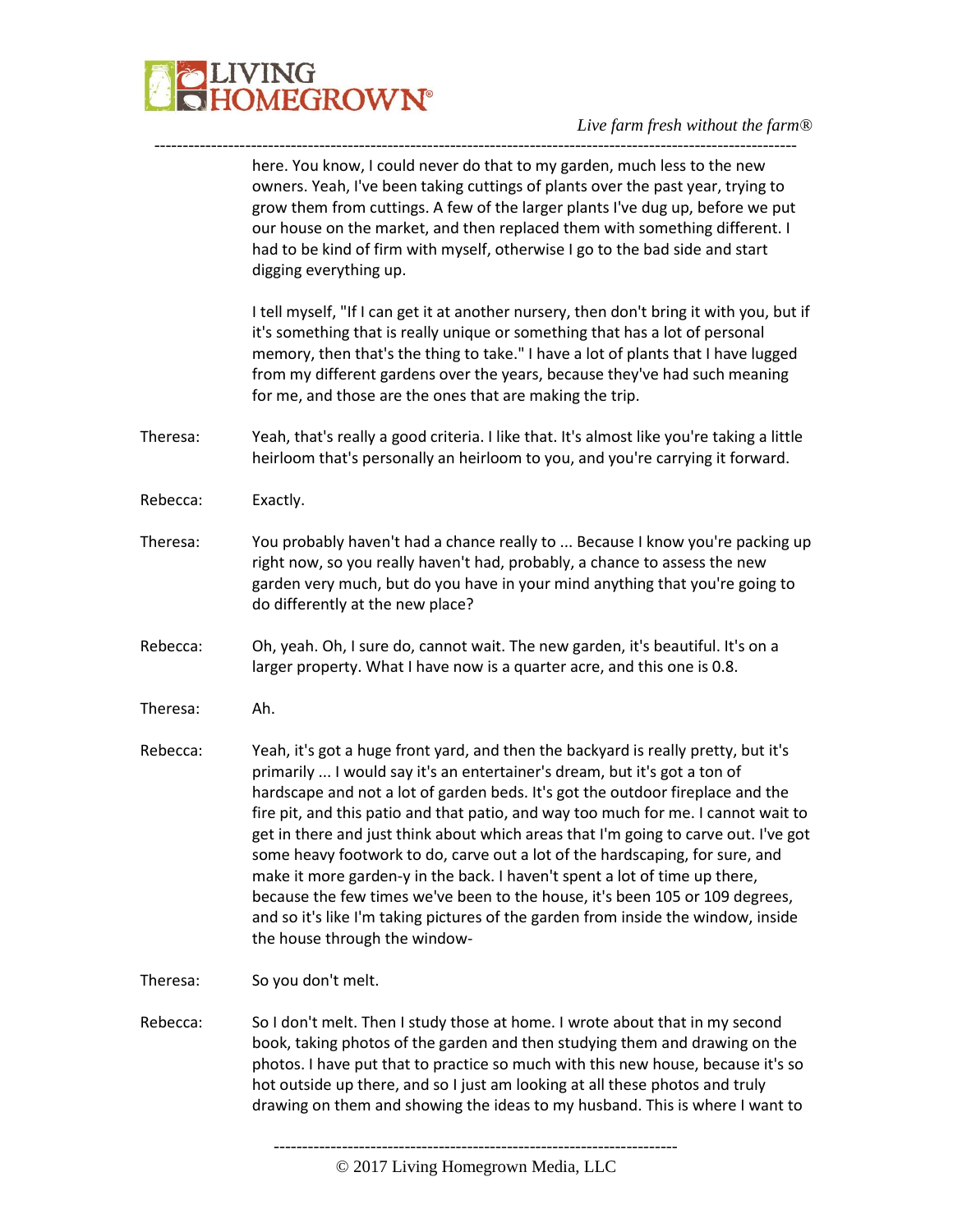

build an arbor. This is part of the hardscaping I want to carve out, so, yes, I've given it a lot of thought, even though I've only visited a few times. Thank God for photos.

Theresa: Yeah, that was one of the most popular tips that you gave when you were on the podcast before, was about taking a photograph and then xeroxing it, so it's black and white, so you can see the shape of what you've got going. I thought that was such a brilliant tip, and I have used it myself, taking pictures, because you think in your head, "Oh, I totally know what this is going to look like," but you get home and you forget, so that's very good.

-----------------------------------------------------------------------------------------------------------------

- Rebecca: Yeah, thanks. Yeah, I'm really putting it to practice here, because there's a lot of established plants, a lot of shrubs and trees, really big things, which are pretty, and then there's just so much possibility, which is exactly what I was looking for. I'm really anxious and excited to start and to try and do exactly what I tell people to do, you know? I'm trying to follow my own instructions, and it's like, okay, start from the beginning. Take those photos and just really live with it. I do plan on living with my garden for a full year before I do too many things to it, because I really want to see it through the year, with the lighting. It changes through the different seasons, and I'm just looking forward to taking my time, yet, at the same time, diving in, if that makes sense.
- Theresa: Yeah, you're diving in on some things, but not on others. That was actually one of my questions. I was wondering if you were going to dive in right away or wait, and, if someone were to be moving to a new place, if that's what you advise, to kind of keep low profile at first.
- Rebecca: Yeah, it definitely is. I deal with ... A lot of my clients just bought their home for example, and the garden's new to them and they don't like it or it's not their style. I just tell them, "Listen, let's just talk about your ideas," and we'd get started, but I always schedule the actual work to not happen for at least six months, because I really advise people to unpack, move in, settle in, see what views you love sitting and staring at, whether they're from the kitchen or the bedroom or whatnot. Get to know your garden the way it is, as is.

Also, it's what I told ... I was so lucky. I got to meet the people who bought our home here, and we did a walkthrough with my garden. They're so sweet and want to know ... They're so cute. They want to know what they should do with the garden, and I just told them to not do a whole lot for the first year, because there's lots of different things that will come up throughout the year that you may not see right now. While this shrub over here is not very exciting right now, you're going to love it in February, when nothing's happening. They were very excited to hear that, and that's what I tell people. You never know what's in your garden right now, and you might really like this one boring shrub in January and February, so just take your time before ripping plants out.

© 2017 Living Homegrown Media, LLC

-----------------------------------------------------------------------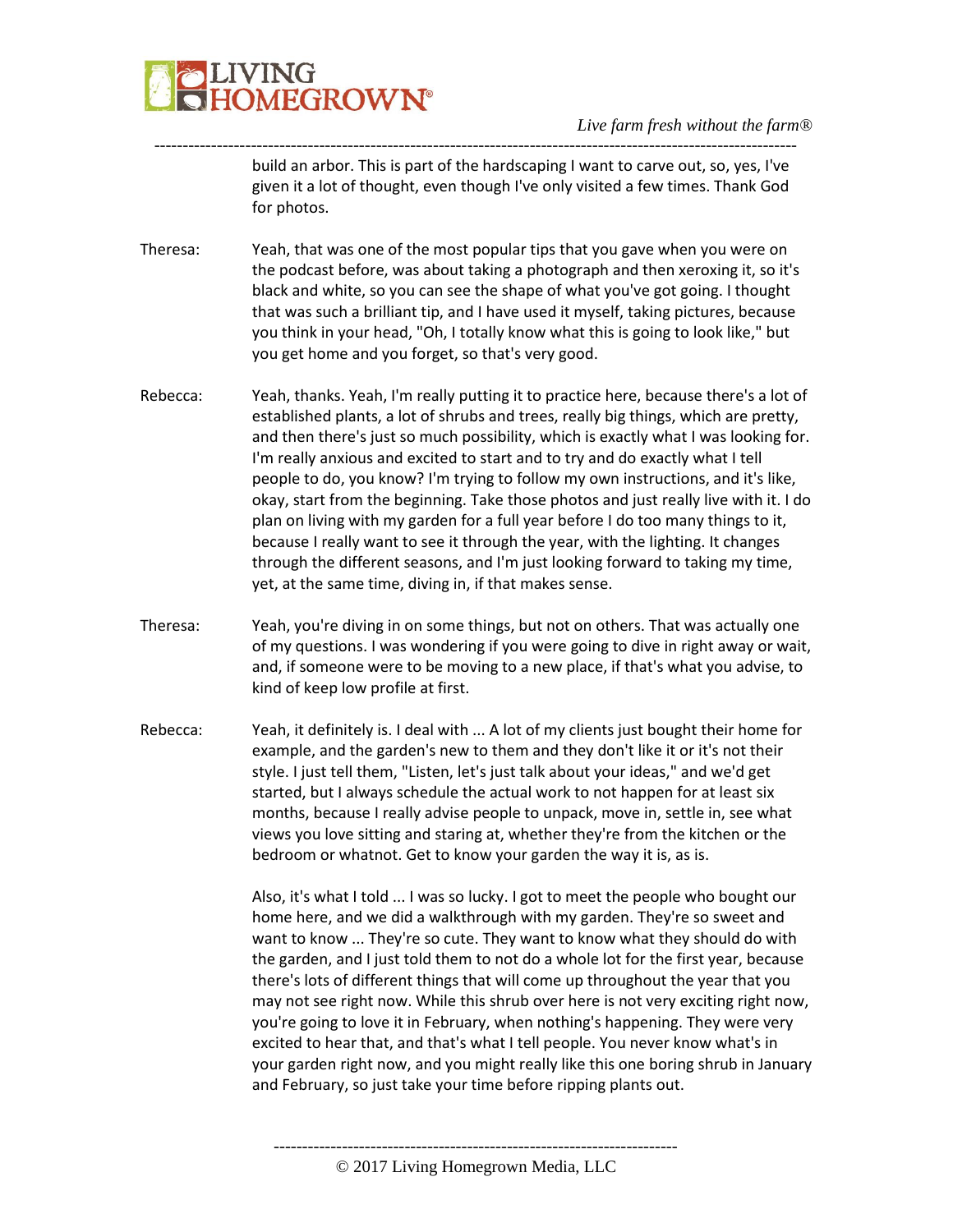## **BELIVING**<br>**BELIVING**<br> **BELIVING**

| Theresa: | That's excellent advice. We have property up in Northern California, and there's<br>this view, where you're looking out the kitchen window, and there was this<br>section of the garden, just along the fence, that was bare. I was trying to think,<br>"What am I going to put there? What am I going to put there?" Well, several<br>months later, a ton of peonies came up. We had no idea they were there, and if<br>I had started digging, I probably would have ruined all of them. That was why it<br>was bare, because it was a spot that was saved for something. Definitely wait to<br>see what comes up. You never know what someone might have planted. |
|----------|---------------------------------------------------------------------------------------------------------------------------------------------------------------------------------------------------------------------------------------------------------------------------------------------------------------------------------------------------------------------------------------------------------------------------------------------------------------------------------------------------------------------------------------------------------------------------------------------------------------------------------------------------------------------|
| Rebecca: | Exactly. Sometimes people think, "Okay, why did that previous homeowner do<br>this? It's such a weird thing." In your instance, "Why is this blank right in front of<br>the fence?" Give it time, and you might see that there was a really good reason<br>why something is done that way.                                                                                                                                                                                                                                                                                                                                                                          |
| Theresa: | Right, and you also might discover that there was no reason, that maybe the<br>plant that had been there had died, but at least you gave it a shot to wait and<br>see before  Yeah, I would have so regretted it if I'd started digging in and dug<br>up all of those, and the timing would have been the worst timing, because they<br>were just getting ready to come up. I would have ruined them, so                                                                                                                                                                                                                                                            |
| Rebecca: | Oh, good for you.                                                                                                                                                                                                                                                                                                                                                                                                                                                                                                                                                                                                                                                   |
| Theresa: | Yeah, well it was just luck. I just didn't get to it.                                                                                                                                                                                                                                                                                                                                                                                                                                                                                                                                                                                                               |
| Rebecca: | Good.                                                                                                                                                                                                                                                                                                                                                                                                                                                                                                                                                                                                                                                               |
| Theresa: | Yeah, so it worked out. Now, is this a new climate for you? Is it a same zone,<br>growing zone?                                                                                                                                                                                                                                                                                                                                                                                                                                                                                                                                                                     |
| Rebecca: | It's pretty similar. It's just they get a little hotter in the summer and not too<br>much colder than we are here, so I can grow a lot of the same plants. Luckily, we<br>have a lot of dappled shade, so that 109 blistering sun, which literally fries the<br>leaves of plants  They'll be a little bit protected, because of the overhead oak<br>leaves. It's not going to be a radical change, which is great, because I have so<br>many of my favorites that I would hate to not be able to grow.                                                                                                                                                              |
| Theresa: | Absolutely. I can imagine that it would be frustrating if you were in a completely<br>different  because you want to take these plants with you, and then they<br>wouldn't be able to thrive in the new spot, so at least you don't have to worry<br>about that.                                                                                                                                                                                                                                                                                                                                                                                                    |
| Rebecca: | We were, about six months ago, eight months ago, taking a few trips up to<br>Oregon. We were thinking we might move up there. I love Portland and some of<br>the areas in Oregon. It's just such a beautiful state, but the thing that was really<br>hard for me is so many of my plants would not be able to grow up there, and I<br>had to really come to terms with that. Everybody else was like, "Oh, the rain,                                                                                                                                                                                                                                                |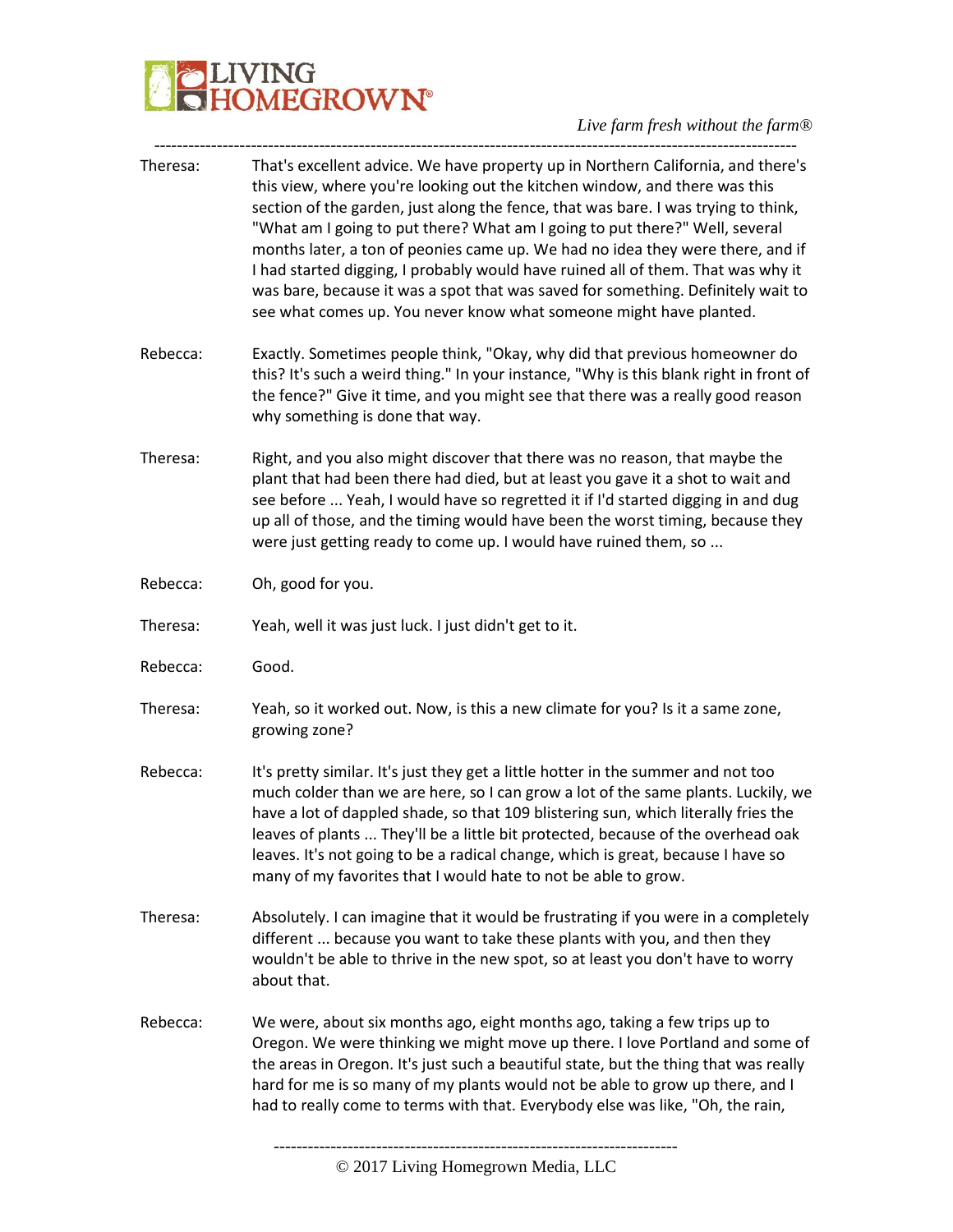

the rain." It's like, "Yeah, I know. The rain's fine. It's the plants I can't grow. That's my issue."

-----------------------------------------------------------------------------------------------------------------

Theresa: Yeah, you'd be homesick. You'd be so homesick.

Rebecca: So homesick, yeah.

- Theresa: Well, I'm sure it's really exciting to start with a clean slate, but, of all the things that you're thinking of doing, I know you want to rip out some of the hardscape, but what's the idea that you're most excited about that you want to try in the new garden.
- Rebecca: Let's see. I would say, quite honestly, I am excited to plant ... because it's a bigger garden and there's longer garden beds that I can create, I'm excited to create big, huge drifts of perennials and evergreen plants, at the same time, trying to keep it somewhat lower maintenance. My husband, just this morning, said, "Are you going to try and create a low-maintenance garden with this next one?"

I said, "Honey, I'll try," but, in my vision, I'm thinking these grand beds, and I don't have those now. I have a lot of little beds that border my garden, and I'm just looking forward to doing that on a bigger scale, growing plants that get a lot larger. I can't wait, because I have the space now.

- Theresa: Yeah, oh yeah, absolutely.
- Rebecca: I don't always have to look for the dwarf-size plant. I can go for the full-blown size.
- Theresa: Yeah, oh I hear you there, because that's what I always have to do. I'm always saying, "How big does it get? How big does it get?"
- Rebecca: Right, yeah. "Does it come in a dwarf size?"
- Theresa: Yeah, exactly, like Bantam chickens. You're not planning on having any chickens or birds while you're there? I know you have birds right now.
- Rebecca: I have birds right now, my beautiful birds that I love. I actually was so fortunate the new homeowners really, really wanted the aviary and wanted the birds. That was really important to me, because I just didn't think that they would survive the trip up there, and that just upset me, so the birds are staying, but we are going to build a new aviary up there, in the shade, of course, and I'll still have birds up there. Chickens, I'm not sure. I would like them. My husband is not a fan, but I did say he could get a pool table--something he always wanted- so I think I'm going to have to barter some chickens for a pool table, because I don't really want a pool table.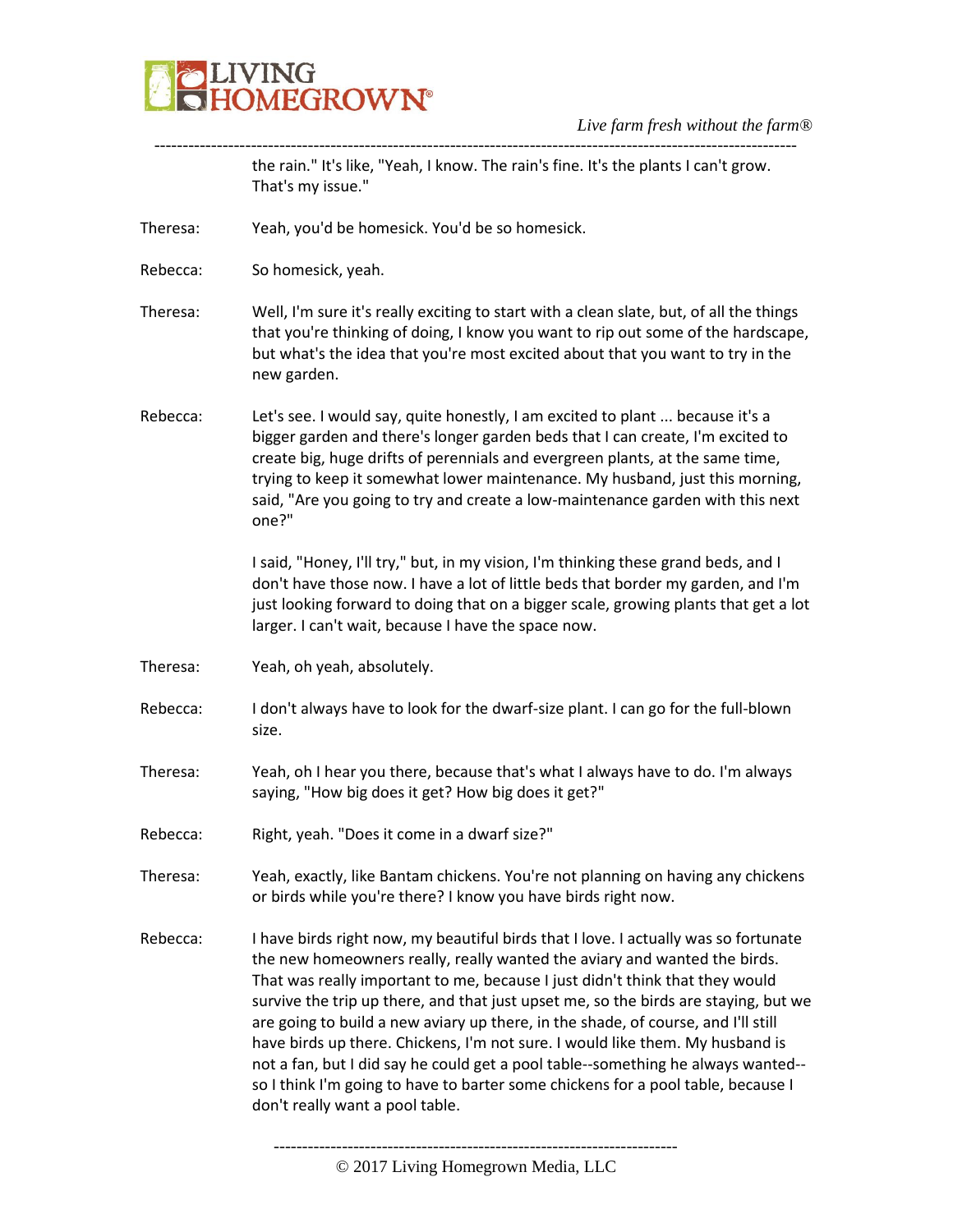# VING<br>DMEGROW**N°**

- Theresa: Yeah, that works. That totally works. Now, what kind of birds do you have currently, and are you going to get the same birds up there?
- Rebecca: Yeah, I would get the same birds. I have a mix of parakeets and zebra finches.

-----------------------------------------------------------------------------------------------------------------

- Theresa: Okay, fantastic. Now, if someone is making a move like this, and they're going to a completely new area, what do you suggest, aside from waiting and assessing the garden ... They maybe don't know the area and their climate. Is there any resources that they should go to, or should they just maybe go to the local nursery to find out what kind of things work and don't?
- Rebecca: You know, I tell people that a lot anyway, just to go to your local nursery and see what's growing there. What's thriving in the hot sun? What's doing really well? The people that work at nurseries, generally, are really knowledgeable- generally, not always. Find the knowledgeable ones. Find the small mom-andpop nurseries. They're great. They really care about their plants, and they'll tell you what works and doesn't work. Somebody who isn't maybe as familiar with plants as I am, I would just suggest finding a garden coach, somebody like Robin Haglund or Christina Salwitz. There's lots of garden--or me even ... who do consultations, who could just spend an hour or two in your garden, telling you what they think would do really well, the changes they might make. They can help answer any questions that you have. I think that's a really valuable resource for people.
- Theresa: Yeah, also, if you have a tree, they can tell you how it would best be pruned, when you would prune it, things like that.
- Rebecca: Oh, yeah. Oh, yeah. I send people to the apld.org website, which is the Association for Professional Landscape Designers. There's a spot on the front page. You just type in your ZIP code, and from there, a list of local designers will pop up, just to find somebody that says, "Yes, I'll come over. I'll easily do an hour or two of consultation for you." You cannot get better advice from somebody who gardens in the area and who knows plants. It's just well worth every penny.
- Theresa: Yeah, you end up saving money, because you won't waste money buying plants that are just going to die, or you won't accidentally kill what you already have.
- Rebecca: Exactly.
- Theresa: That would make a huge difference. That's excellent advice. I guess, the last question I'd like to ask you is if someone is thinking that they're ready for a change, but they are feeling that they might be heartbroken leaving their current garden behind, because you know we all get emotionally attached to our plants-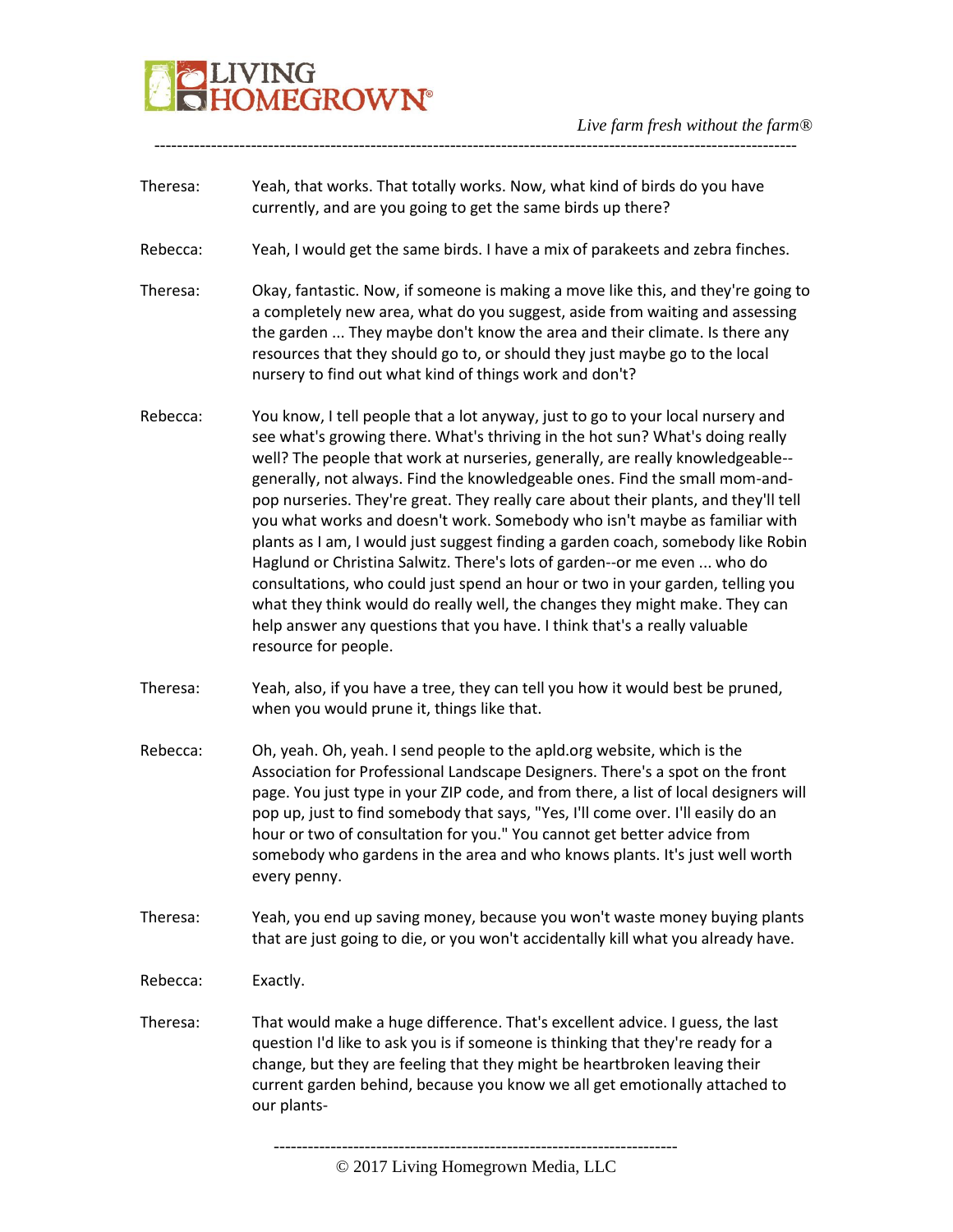

Rebecca: Oh, yeah.

Theresa: What advice would you give to someone, who's maybe thinking they're ready for a change, but they're a little worried about leaving the garden?

-----------------------------------------------------------------------------------------------------------------

Rebecca: One thing that I found, which just is amazing to me, is if anybody were to have asked me five years ago if I could leave this place, I would never even think about it. The thought would just kill me. When the time is right, it truly will release you. You'll have sad times, but it won't be this just terrible, terrible pain. When I wrote about it in my blog post, I was so touched. I got so many comments from people who had done it previously in their own lives and could relate, and they said so many incredibly empowering and touching comments.

> They're absolutely right. When the time is right, you can do it, and it's not going to kill you. There's things that I've done to really make it a happy transition. My advice would be to give yourself plenty of time, as much time as you possibly can. You want to really enjoy your garden, and so I've really reduced the amount of work that I took on this past six months, because I really wanted to enjoy my garden. I spent a lot of time in it, cleaning it up, getting everything just right.

> I put together care sheets for the new owners. I really, truly feel at peace leaving, because I've spent so much time getting it as ready as I possibly can to hand off to somebody, and that helps make the transition easier, because you know that it's really got a fighting chance with the new homeowners. To me, that was a lot easier. When the time is right, you'll be able to do it, is my advice. When the time is not right, it's going to be unbearably hard.

- Theresa: I love the idea that you did handouts for the new owners. That is such a great idea.
- Rebecca: You know, what I did is ... My garden is too complicated to draw a plan. There's just way too many things going on, and so I had kept all the garden tags over the years. What I did is I wrote with a Sharpie on the garden tags. I'll put "far back corner" and notes like, "You're going to love this. Don't cut it down when it's ugly in the winter, because you're going to love it in the spring," or something like that, or, "Don't get rid of this, because you can't find them any longer."

When I handed those off, they were thrilled, because those garden tags quite often, especially the ones from Monrovia that have a photo of the plant on it, somebody can take that tag out and say, "Oh, my gosh, that's that plant right there," and read about the garden tag from the company itself, Monrovia or Proven Winners or something, and then my notes on it, as well. They love that. I'm giving it a really great sendoff, and that makes me really happy.

----------------------------------------------------------------------- © 2017 Living Homegrown Media, LLC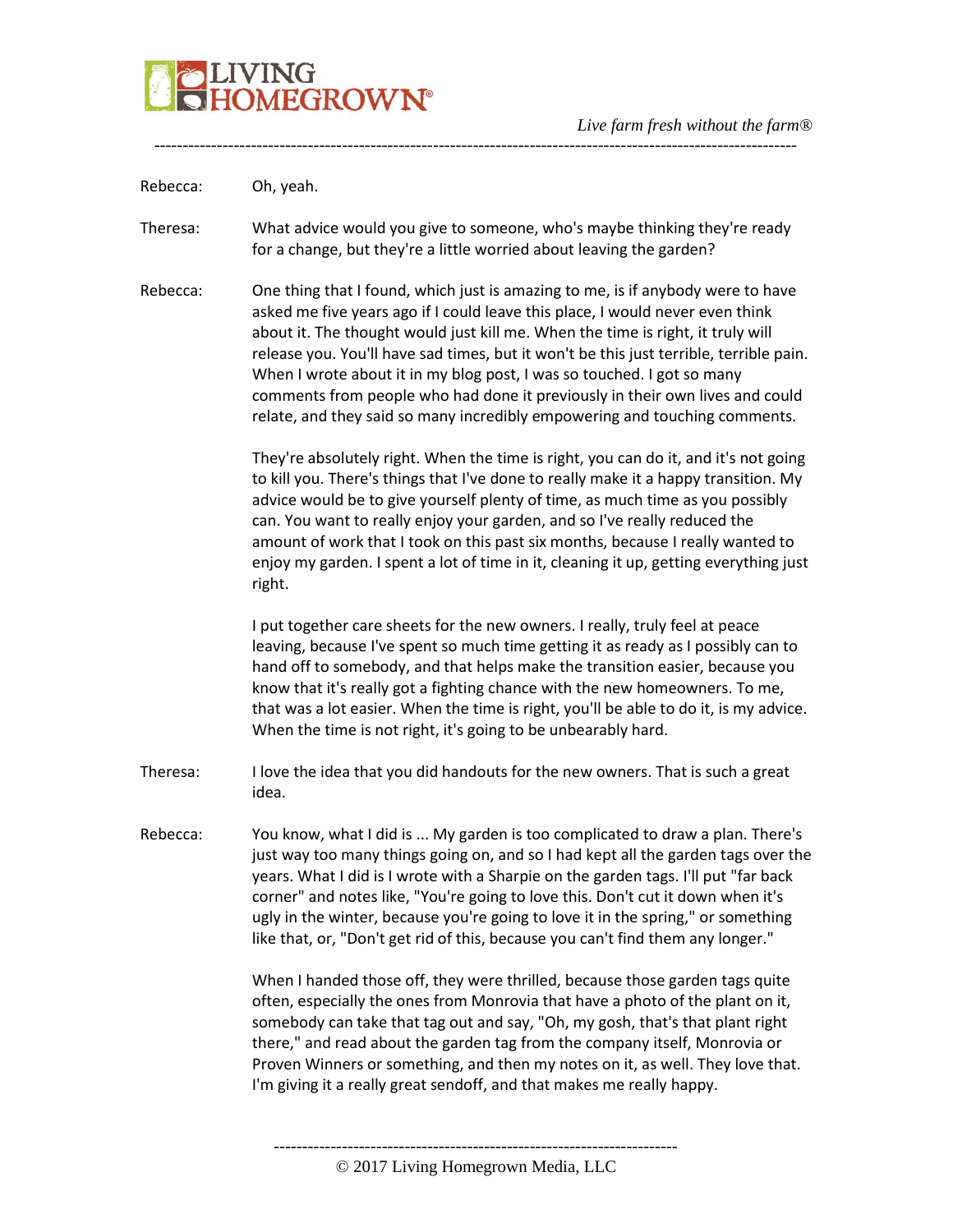

*Live farm fresh without the farm®*

Theresa: Ah, I love that, Rebecca. That's just so awesome. It's like a treasure hunt for the new owners, too. They know things are going to come up in certain areas.

-----------------------------------------------------------------------------------------------------------------

Rebecca: Well, okay, it's really funny that you said that. Okay, that's funny, because my daughter, Emily, just graduated college in May, and she, of course, is really sentimental about leaving her childhood home here, so she came home and spent the month of June here. We just did so many things one last time, this one last hike, one last everything. Then, when it came down to the last week, it was really quite emotional for both of us, and so we did something that really made us happy.

> The new homeowners, there's two really young boys, which I really wanted young children for this garden, so I got lucky that way. We hid little treasures all around the garden that we know these little boys will find, and we didn't make them easy. We tucked them in rocks, places where little boys are going to be digging, because I have so much garden art, all this stuff that you accumulate. I have ridiculous amounts of it. I have so many shells, and all this, so we hid really pretty shells and marbles and just fun things all around the garden, and that act really, really helped us transitioning away. We're wrapping up this gift for somebody. Yeah, there's definitely treasures hidden around the yard.

Theresa: Aw, that is so good. That is so, so good. I cannot thank you enough for coming on the show and sharing this story. I know it's going to really resonate with people, who maybe have to make this move or who are ready for a change and have been thinking about it. Thank you so much for coming on.

Rebecca: Oh, you're so welcome. Thank you, Theresa. I really appreciate it.

Theresa: (music playing)

Well I hope you enjoyed that interview. I know I found it so touching, the things that she was doing as she was leaving the garden behind. Who wouldn't love to have love notes like that left for you when you are taking on someone's garden that they're leaving for you. Wow! That's just an amazing thing. The people who are going to own that garden are very, very lucky indeed.

Now, as always, I will have in the show notes for this episode everything that Rebecca talked about, her books, links to her website, and any other links that she mentioned in the show. To get to the show notes, you go to livinghomegrown.com/108. Thank you so much to everyone who sponsors the show, because it allows me to bring these stories to you. If you're interested in becoming a sponsor of this show and getting access to behind-the-scenes and other exclusive bonus content, then just visit livinghomegrown.com/sponsor.

Thank you so much for joining me here today. As always, just try to live a bit more local, seasonal, and homegrown. Take care!

<sup>© 2017</sup> Living Homegrown Media, LLC